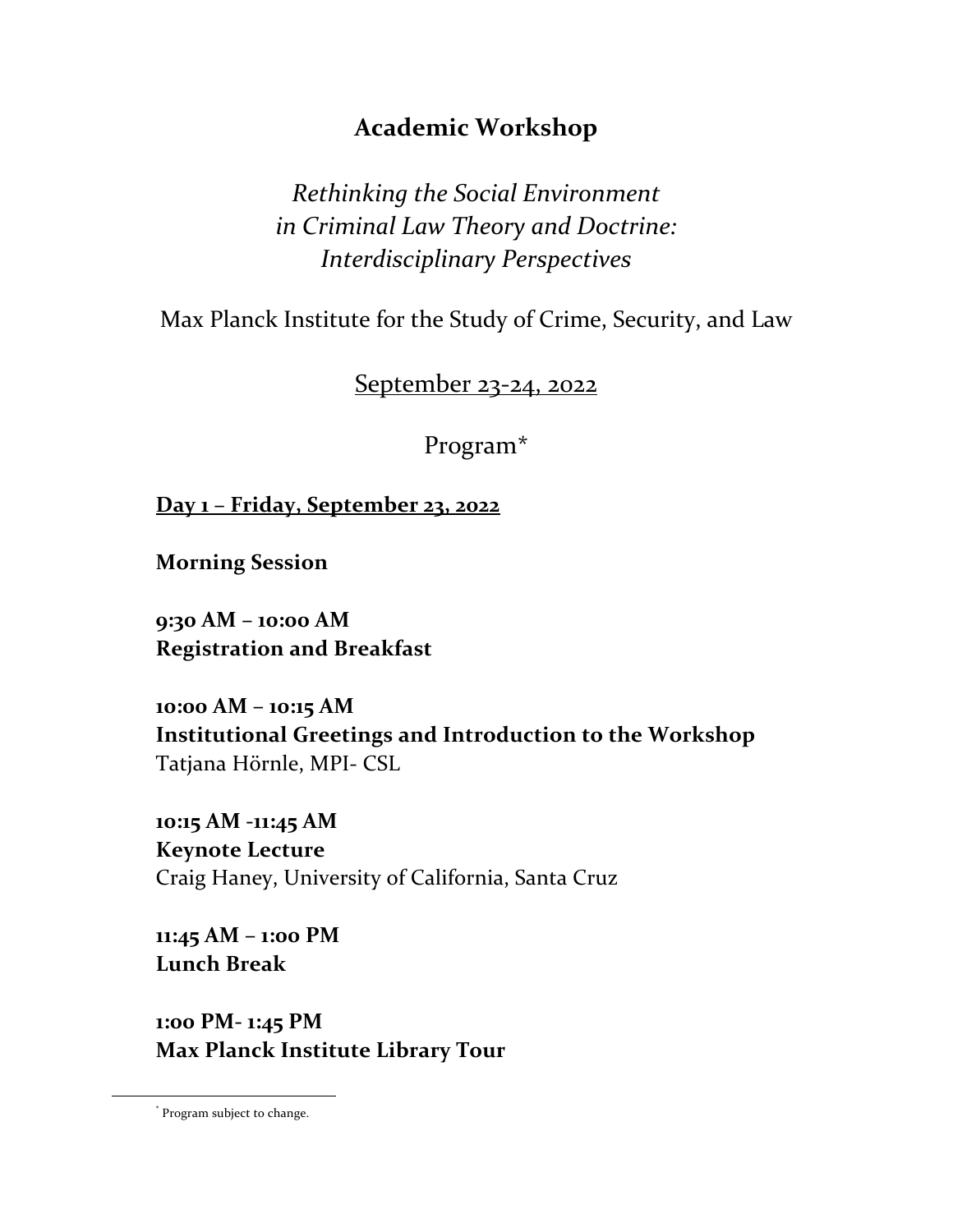## **Afternoon Session**

**1:45 PM – 3:15 PM Panel n. 1** Tatjana Hörnle, MPI- CSL Antje Du Bois-Pedain, University of Cambridge Jesús Maria Silva Sanchez, Pompeu Fabra University

**3:15 PM- 3:30 PM Coffee Break**

**3:30 PM – 5:00 PM Panel n. 2** Federica Coppola, MPI - CSL Alice Ristroph, Brooklyn Law School Alan Norrie, University of Warwick Law School

**7:00 PM Dinner in Freiburg**

**Day 2 — Saturday, September 24, 2022**

**Morning Session 9:30 AM - 10:00 AM** Breakfast

**10:00 AM – 12:00 PM Roundtable: Procedural and Criminal Policy Implications** Speakers/Discussants: Deborah Denno, Fordham Law School Thomas Grosse-Wilde, University of Bonn, Faculty of Law